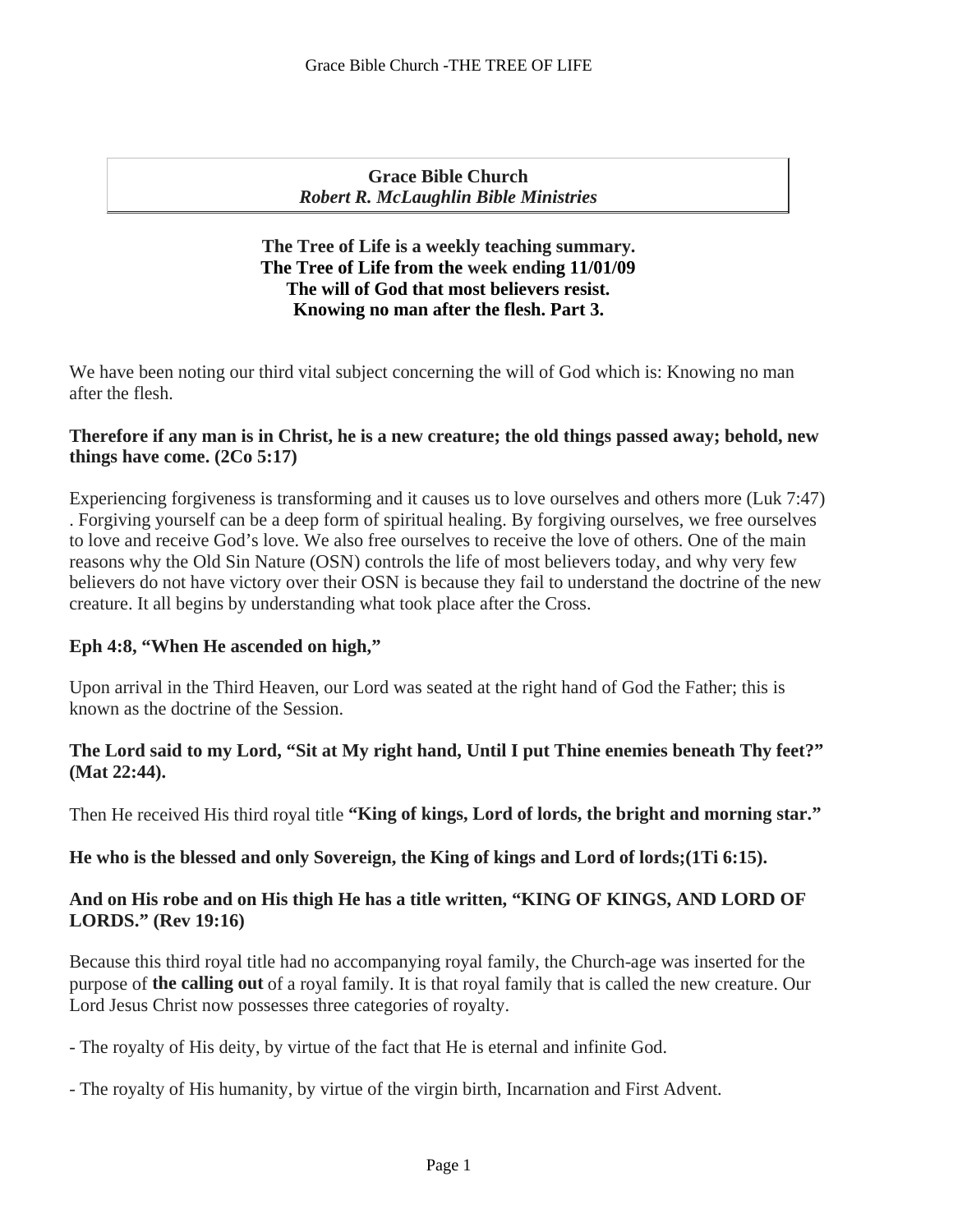- The royalty of His Hypostatic Union, by virtue of His empowerment from God the Holy Spirit resulting His strategic victory at the Cross.

This is why Phi 2:9-11says, **Therefore also the God has highly exalted Him to the maximum, and bestowed on Him the name or rank which is above every name, By means of the office, rank and dignity belonging to Jesus, every knee should bow, in heaven, on earth and under the earth. and that every tongue should acknowledge that Jesus Christ is Lord, resulting in the glory of God the Father.**

Let's look at the different royalties of the Lord Jesus Christ:

First, there is the Divine Royalty of Christ. This is Christ's eternal and infinite relationship with the Godhead. Jesus Christ is eternal God. He has all the attributes of God the Father and God the Holy Spirit. He is coequal and coeternal with them. As the manifest person of the Trinity, our Lord wears the crown of divine royalty (Joh 1:18, 6:46). That royalty is found in such passages as Joh 1:18, **No man has seen God at any time; the only begotten God, who is in the bosom of the Father, He has explained {Him.}**

**"For not even the Father judges anyone, but He has given all judgment to the Son, in order that all may honor the Son, even as they honor the Father. He who does not honor the Son does not honor the Father who sent Him." (Joh 5:22-23)**

**"Not that any man has seen the Father, except the One who is from God; He has seen the Father." (Joh 6:46)**

Our Lord also said **"I and the Father are one." (Joh 10:30)**

**In Joh 14:5-9, Thomas said to Him, "Lord, we do not know where You are going, how do we know the way? Jesus said to him, "I am the way, and the truth, and the life; no one comes to the Father, but through Me. If you had known Me, you would have known My Father also; from now on you know Him, and have seen Him. Philip said to Him, "Lord, show us the Father, and it is enough for us. Jesus said to him, "Have I been so long with you, and {yet} you have not come to know Me, Philip? He who has seen Me has seen the Father; how do you say, 'Show us the Father'?**

### **Concerning His Son, who was born of a descendant of David according to the flesh, who was declared the Son of God with power by the resurrection from the dead, (Rom 1:3)**

The title for His divine royal patent is Son of God. This royalty has no beginning and no end. All Bible doctrine comes from His divine royalty.

Secondly, the Jewish Royalty of Christ, the Royalty of His Humanity. The royal patent of our Lord's humanity is the virgin birth, resulting in His humanity. At the point of His virgin birth, our Lord Jesus Christ became Jewish royalty, directly descendant from David and Bathsheba in the tribe of Judah, the family of Jesse. Mary is descendant from their son Nathan. Joseph is descendant from their son Solomon, Joseph being Jesus' legal but not real father.

Mary's line from Nathan is recorded in Luke; Joseph's line is recorded in Matthew. Why are these genealogies mentioned and recorded for us? They are recorded and mentioned to us that God keeps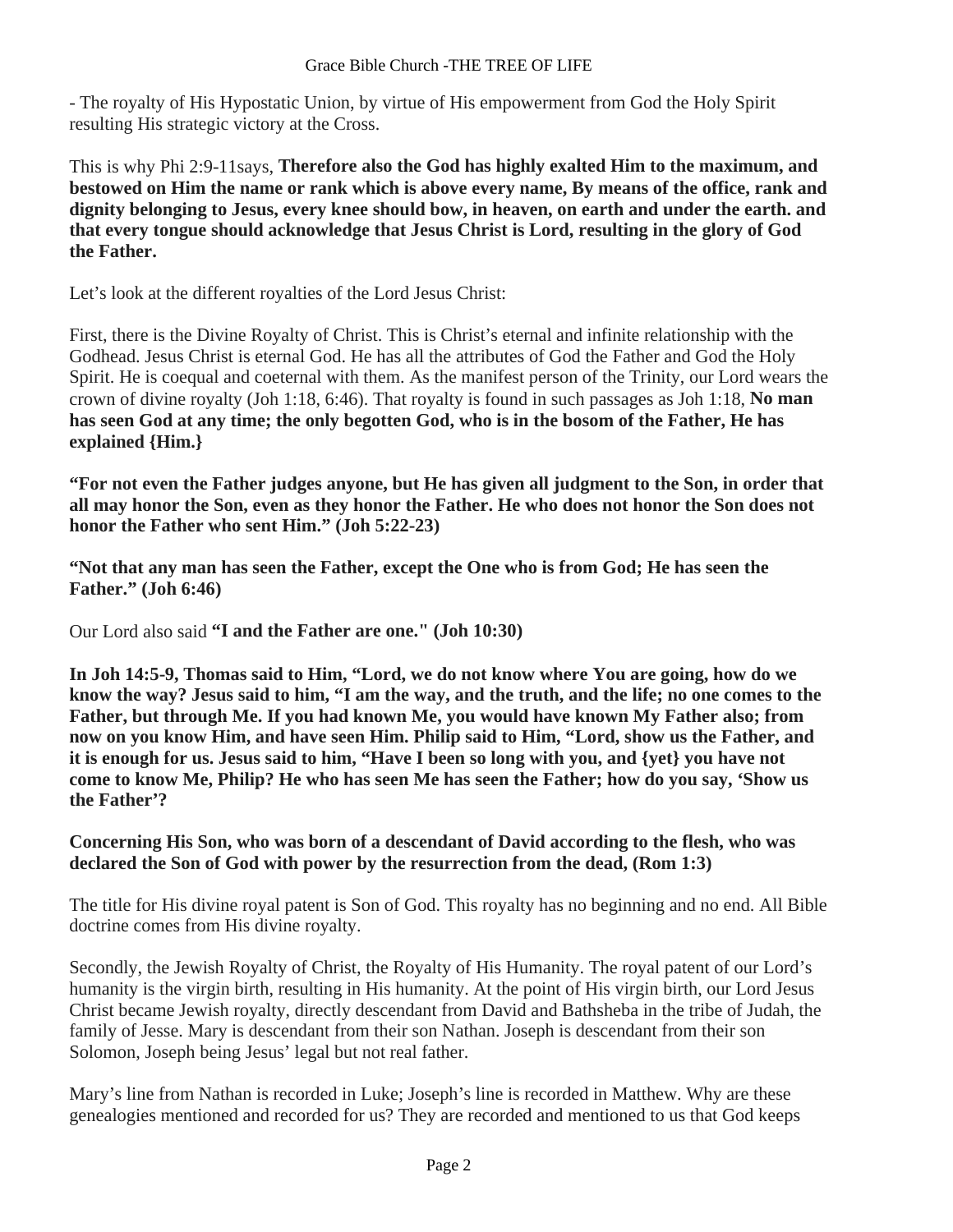His word. As Jewish royalty, our Lord fulfilled the Davidic covenant. In resurrection body in Hypostatic Union, Jesus Christ will reign forever as the Son of David, (2Sa 7:8-16; Psa 89:20-37).

Then thirdly there is the Battlefield Royalty of Jesus Christ. This royalty is a result of the strategic victory of Christ in the angelic conflict. By living in the PPOG and His own personal sense of destiny for His life, our Lord was qualified by impeccability to go to the cross and be judged for our sins. We know He lived in the PPOG and fulfilled His destiny.

**He was delivered up by the predetermined plan and foreknowledge of God, you nailed to a cross by the hands of godless men and put Him to death. (Act 2:23)**

**For truly in this city there were gathered together against Thy holy servant Jesus, whom Thou didst anoint, both Herod and Pontius Pilate, along with the Gentiles and the peoples of Israel, to do whatever Thy hand and Thy purpose predestined to occur. (Act 4:27-28)** 

By living in the PPOG for His life, our Lord was qualified by impeccability to go to the Cross and be judged for our sins. That judgment is the beginning of the strategic victory of our Lord. It was followed by His resurrection, ascension and session at the right hand of the Father. The cross was the greatest battlefield in history! This battlefield royalty makes Jesus Christ the ruler of elect angels and regenerate mankind (Col 2:14; Heb 2:14). The battlefield royalty was given to our Lord Jesus Christ as a verbal commission: **"Sit down at My right hand."**

The Titles of Our Lord's Three Categories of Royalty.

- Divine royalty title: Son of God (or Jehovah Elohim in the Old Testament).

- Jewish royalty title: Son of David.

These first two together were combined in His Hypostatic Union, giving Him the title: Son of man.

- Battlefield royalty title: **"King of kings, Lord of Lords; the Bright Morning Star."**

"King of kings" gives Christ precedence over human rulers; "Lord of lords" gives Christ precedence over angelic rulers (Rev 19:16). That includes the New Creature.

So we have The Royal Families of Jesus Christ.

1. Divine royalty: God the Father and God the Holy Spirit. Jesus Christ always had this family in His divine royalty and always will.

2. Jewish royalty: The dynasty of David. All His ancestors from David and Bathsheba down to his legal father Joseph and His real mother Mary.

3. Battlefield royalty: The royal family of God, every Church Age believer.

After His ascension and session, there was no royal family for His third royalty. So the Age of Israel was brought to a halt, and the Church-age was inserted, the dispensation for the calling out of the royal family of God. The Church-age is the mystery age, its doctrines being previously unknown. Technical phrases are used to describe the royal family: Body of Christ, Church, Bride of Christ, Baptism of the Holy Spirit, sanctification, and beloved brethren. Something new had to be created to accompany this new third royalty of Jesus Christ, a new royal family. His new royalty had to be a new spiritual species, as per Gal 6:15 and 2Co 5:17. Paul says in Gal 6:15, **For neither is circumcision anything** [Jewish race]**, nor uncircumcision** [Gentile race]**; but a new creation or a new spiritual species.** The new racial species has been replaced in the Church-age by the new spiritual species. That's exciting!

In 2Co 5:17, **Therefore, if anyone** [Church-age believer] **is in Christ** [and they are]**, he is a new**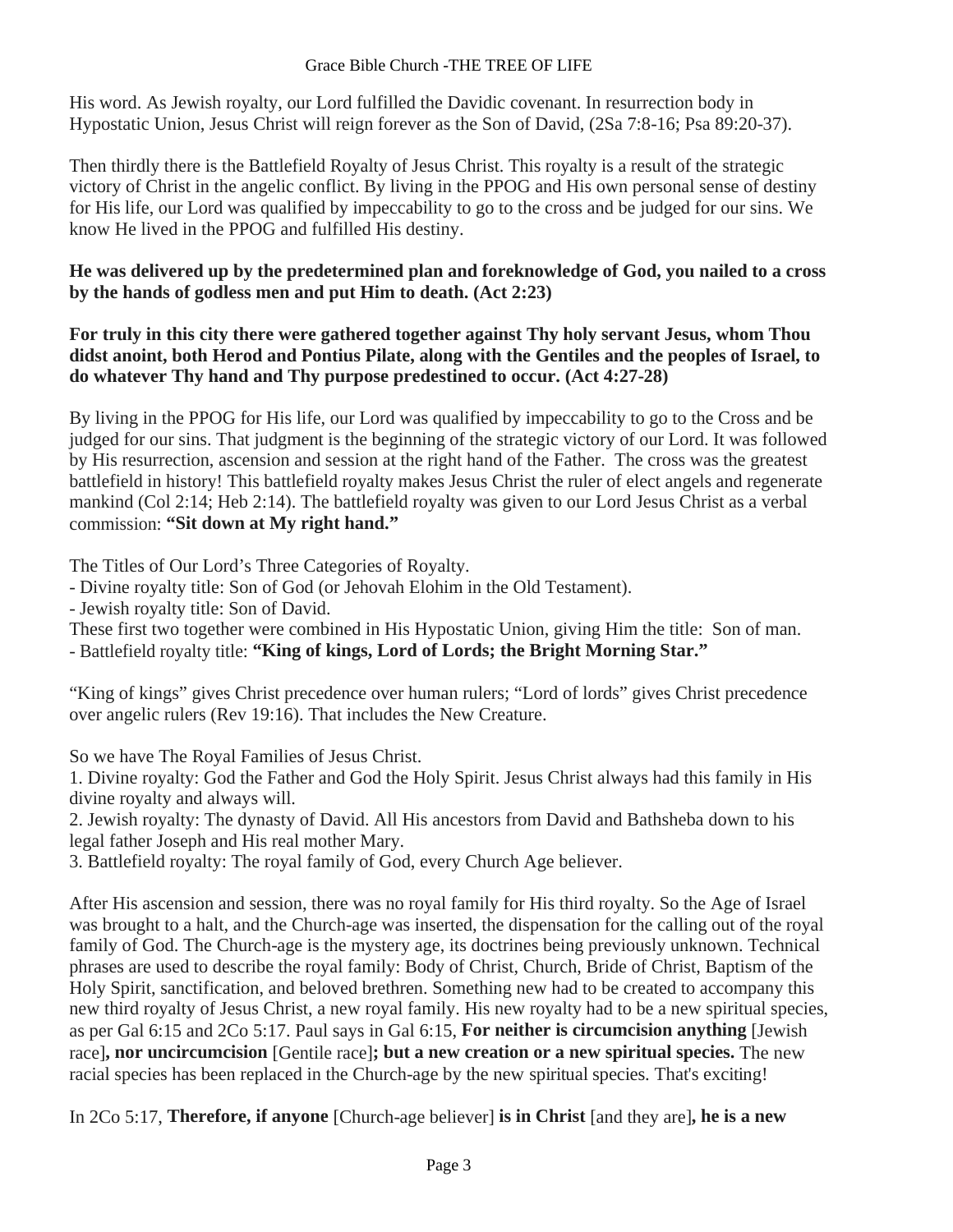**creature or spiritual species the old things** [position in Adam, spiritual death] **have passed away or lost their power; behold, new things have come** [the invisible assets plus the PPOG]**.** The believer still has the old sin nature, but it cannot function or control his life apart from his own consent and negative volition.

The old things have lost their power, and this only happens by the use of divine power. The Greek words *kaine ktisis* are the two most startling words in the New Testament. It does not mean simply that you have been renovated, fixed up or repaired. It means you have been created a new creature.

**Therefore, if anyone is in Christ, he is a new creature the old things** [position in Adam, spiritual death] **have passed away or lost their power; (2CO 5:17)**

Our Lord Illustrated this principle in passages like Mat 9:16-17, "**But no one puts a patch of unshrunk cloth on an old garment; for the patch pulls away from the garment, and a worse tear results. Nor do {men} put new wine into old wineskins; otherwise the wineskin burst, and the wine pours out, and the wineskin are ruined; but they put new wine into fresh wineskin, and both are preserved."**

In other words, you cannot apply the principles of the Mosaic Law to the spiritual life as pioneered by the Lord Jesus Christ and as lived by the Church-age believer. If you do, it is not only incompatible but it is potentially harmful and tears or factions or splits results.

The word for tear is the Greek noun *schism* which means a split, a tear, a division, a schism. Paul used this word in 1Co 1:10, **Now I exhort you, brethren, by the name of our Lord Jesus Christ, that you all agree, and there be no divisions among you, but you be made complete in the same mind and in the same judgment.**

If someone attempts to repair a torn garment with a new piece of cloth that has not been shrunk beforehand, the tear on the old garment will only worsen. The same can be said for attempting to merge Judaism and Christianity, eventually both would be destroyed. There are many applications to this verse. For example, if you apply human solutions to the problems of life, and you make the problems worse. Here's the point, fasting while Christ is present is just as incompatible as an unshrunk piece of material sewed on an old garment.

## **"But no one puts a patch of unshrunk cloth on an old garment; for the patch pulls away from the garment, and a worse tear results. Nor do men put new wine into old wineskin; otherwise the wineskin burst, and the wine pours out, and the wineskin are ruined; but they put new wine into fresh wineskin, and both are preserved." (Mat 9:16-17)**

When you feed the new creature with the metabolization of doctrine, you are putting new wine into new wineskin. When you put new wine into new wine skins, both your very own spiritual life (new wine) and the new creature (new wineskin) are preserved. So putting new wine into new wineskin emphasizes the fact that every believer is a new creature! The new wine is your very own spiritual life; the new wineskin is the new creature filled with metabolized doctrine. This is the meaning of the phrase *but they put new wine in new wineskin and both are preserved.*

The point is that new wine has to go into new wineskin or a new leather bag. New wine and the new leather bag or wineskin are compatible together. The old wineskin has already been expanded and stretched to the limit and if you fill that with new wine it will not be able to stand the fermentation or